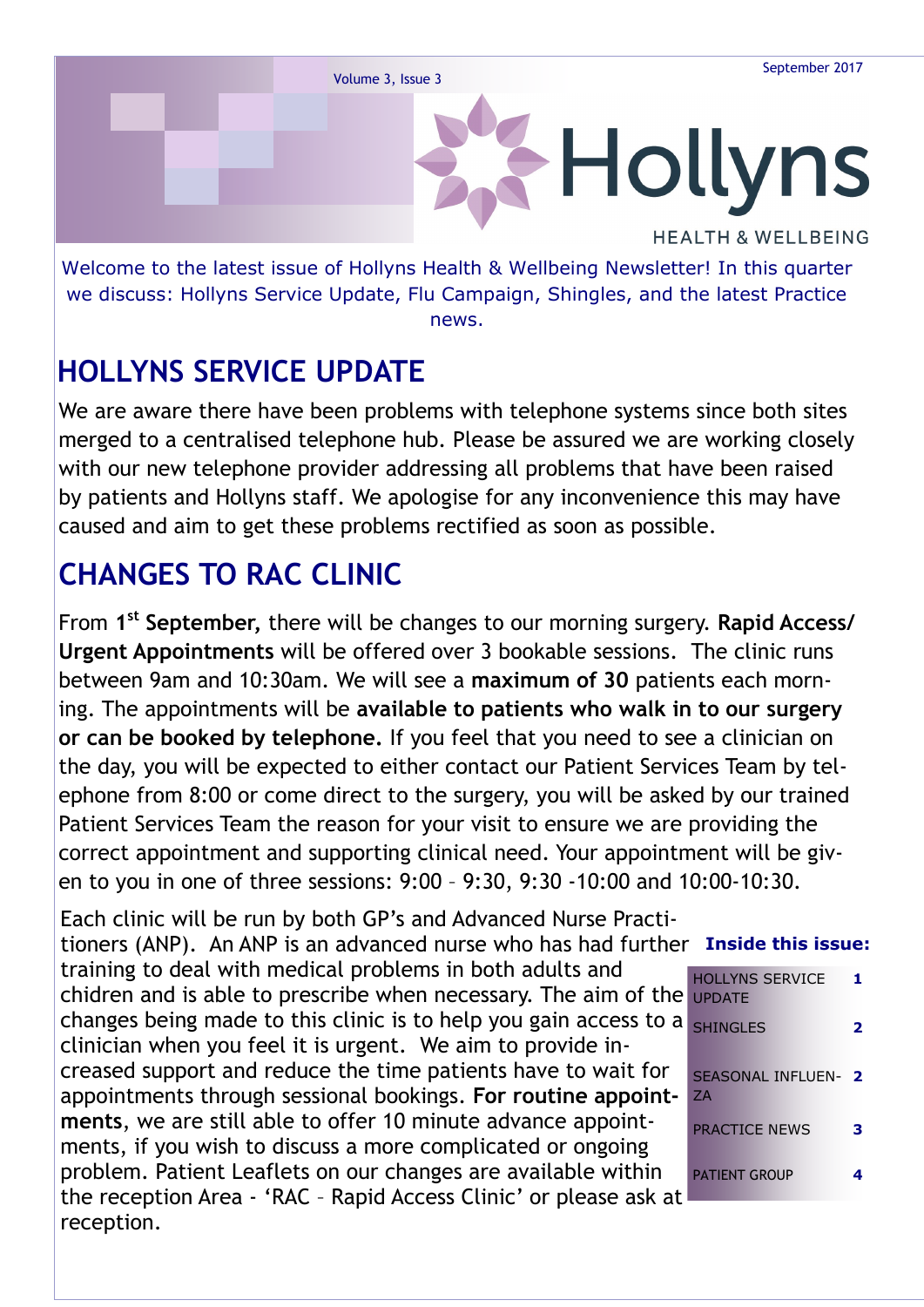### **SHINGLES VACCINATION**

Shingles, also known as herpes zoster, is a painful skin rash caused by the reactivation of the chickenpox virus (varicella-zoster virus) in people who have previously had chickenpox. It begins with a burning sensation in the skin, followed by a rash of very painful fluid-filled blisters that can then burst and turn into sores before healing. Often an area on just one side of the body is affected, usually the chest but

sometimes the head, face and eyes. A vaccine to prevent shingles, a common, painful skin disease is available on the NHS to certain people in their 70s. The shingles vaccine is given as a single injection into the upper arm. Unlike the flu jab, you'll only need to have the vaccination once and you can have it at any time of the year. The shingles vaccine is expected to reduce your risk of getting shingles. If you are unlucky enough to go on to have the disease, your symptoms may be milder and the illness shorter. Shingles can be very painful and uncomfortable. Some people are left with pain lasting for years after the initial rash has healed, shingles is fatal for around 1 in 1,000 over-70s who develop it. It's fine to have the shingles vaccine if you've already had shingles. The shingles vaccine works very well in people who have had shingles before and it will boost your immunity against further shingles attacks. If you would like to receive this vaccination please make an appointment with one of our practice nurses.



## **FLU CAMPAIGN—REGISTERED PATIENTS**

The national flu immunisation programme aims to provide direct protection to those who are at higher risk of flu associated morbidity and mortality. The following groups are eligible to receive the flu vaccination at the surgery: all children aged 2 & 3 (born between 01/09/13 & 31/08/15), those aged 6 months to under 65 years in a clinical risk group, pregnant women, those aged 65years and over, carers, those who reside in long stay residential homes and those who are seriously overweight. Flu is an unpredictable virus that can cause mild or unpleasant illness in most people. It can cause severe illness and even death among vulnerable groups. All patients who fall into any of these categories will receive an invitation to attend one of our flu drop in clinics.

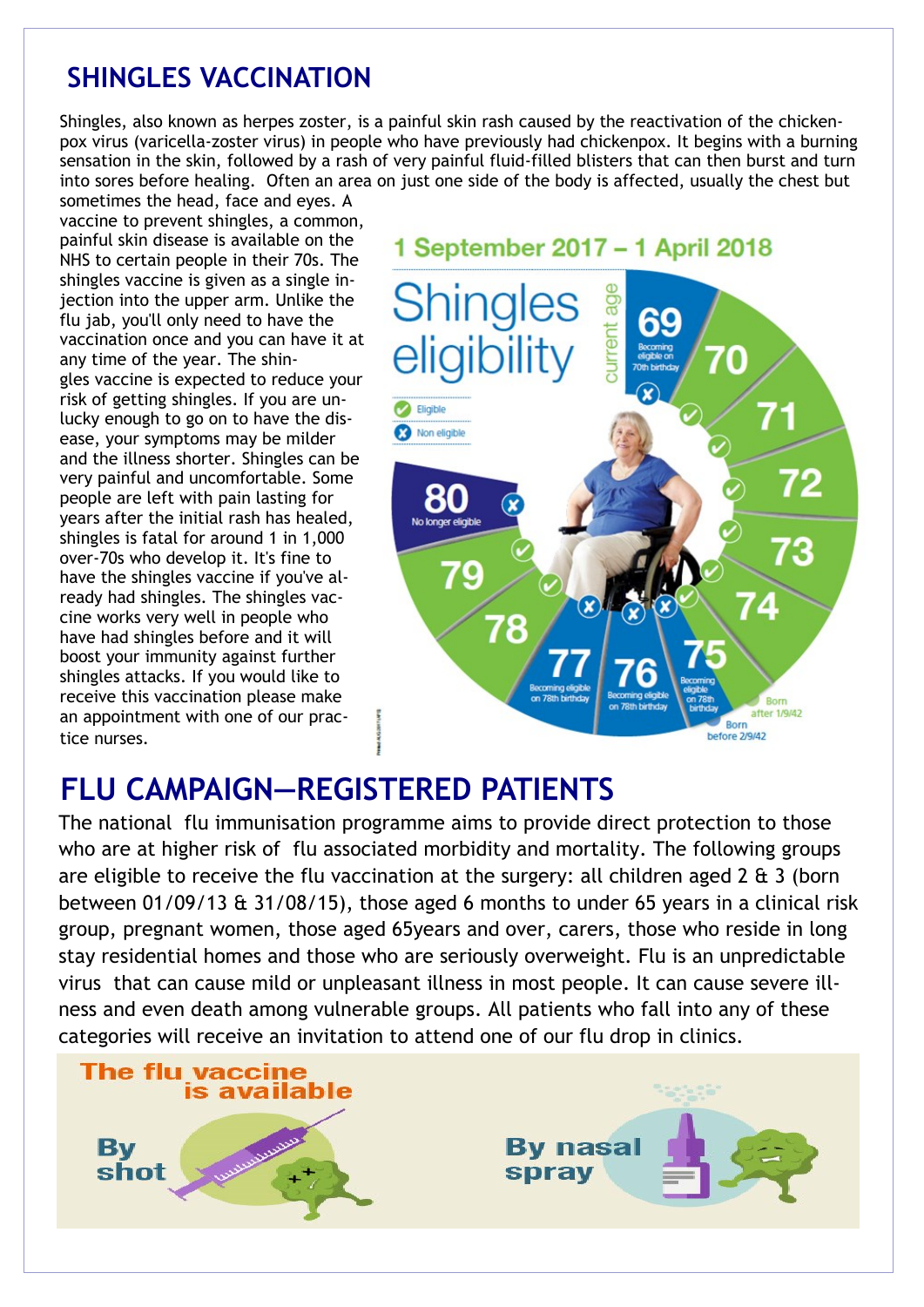Did you know that you can book appointments online and order repeat prescriptions? Register for SystmOnline with the Reception Team and then log on via www.mayfieldmedicalcentre.com or www.grangepractice.co.uk depending on which site you are registered with.





### **Attending your appointment!**

As a practice we are continually looking to improve our service and make more appointments available to patients. However the number of patients who fail to attend appointments without ringing to cancel is still very high.

Between 1st June 2017 and 31st August 2017 Hollyns Health & Wellbeing—Clayton had **479** Did Not Attend appointments. That's **130** hours worth of wasted appointments.

Hollyns Health & Wellbeing—Allerton had **581** Did Not Attend appointments. That's **153** hours worth of wasted appointments.

### **Please remember to cancel your appointment if you are unable to attend!**



We want your views! We are keen to hear feedback about the services we provide. Please log on to www.mayfieldmedicalcentre.com or www.grangepractice.co.uk and visit the Virtual Surgery and use the Contact Us button in the waiting area to email us your comments.